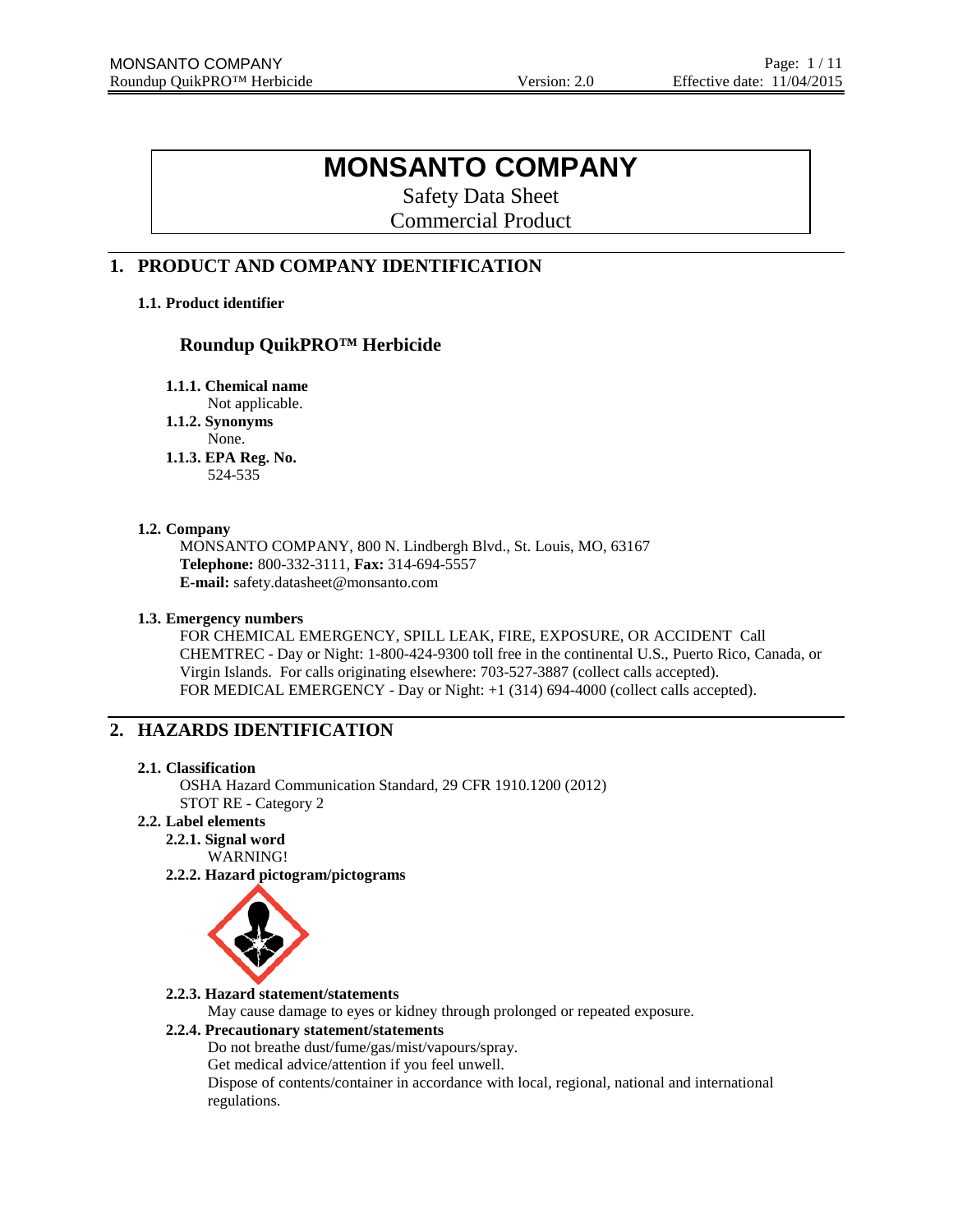### **2.3. Appearance and odour (colour/form/odour)**

Pale yellow-Brown /Granules / Slight

### **2.4. OSHA Status**

This product is hazardous according to the OSHA Hazard Communication Standard, 29 CFR 1910.1200.

Refer to section 11 for toxicological and section 12 for environmental information.

# **3. COMPOSITION/INFORMATION ON INGREDIENTS**

#### **Active ingredient**

Ammonium salt of N-(phosphonomethyl)glycine; {Ammonium salt of glyphosate} 6,7-Dihydrodipyrido(1,2-a:2',1'c) pyrazinedium dibromide; {Diquat dibromide}

**Composition**

| <b>COMPONENT</b>            | CAS No.     | % by weight (approximate) |
|-----------------------------|-------------|---------------------------|
| Ammonium salt of glyphosate | 114370-14-8 | 73.3                      |
| Diquat dibromide            | $85-00-7$   | 2.9                       |
| Other ingredients           |             | 23.8                      |

The specific chemical identity is being withheld because it is trade secret information of Monsanto Company.

# **4. FIRST AID MEASURES**

Use personal protection recommended in section 8.

### **4.1. Description of first aid measures**

- **4.1.1. Eye contact:** If in eyes, hold eye open and rinse slowly and gently for 15-20 minutes. Remove contact lenses, if present, after first 5 minutes, then continue rinsing. Call a poison control center or doctor for treatment advice.
- **4.1.2. Skin contact:** Take off contaminated clothing. Rinse skin immediately with plenty of water for 15- 20 minutes. Call a poison control center or doctor for treatment advice.
- **4.1.3. Inhalation:** If inhaled, move person to fresh air. If person is not breathing, call emergency number or ambulance, then give artificial respiration, preferably mouth-to-mouth, if possible. Call a poison control center or doctor for treatment advice.
- **4.1.4. Ingestion:** Call poison control center or doctor immediately for treatment advice. Have person sip a glass of water if able to swallow. Do not induce vomiting unless told to do so by the poison center or doctor. Do not give anything by mouth to an unconscious person. QUICK TREATMENT IS ESSENTIAL TO COUNTERACT POISONING and should be initiated before signs and symptoms of injury appear.

#### **4.2. Most important symptoms and effects, both acute and delayed**

- **4.2.1. Eye contact, short term:** May cause temporary eye irritation.
- **4.2.2. Skin contact, short term:** Not expected to produce significant adverse effects when recommended use instructions are followed.
- **4.2.3. Inhalation, short term:** Harmful by inhalation.
- **4.2.4. Single ingestion:** Harmful if swallowed.

#### **4.3. Indication of any immediate medical attention and special treatment needed**

**4.3.1. Advice to doctors:** This product is not an inhibitor of cholinesterase.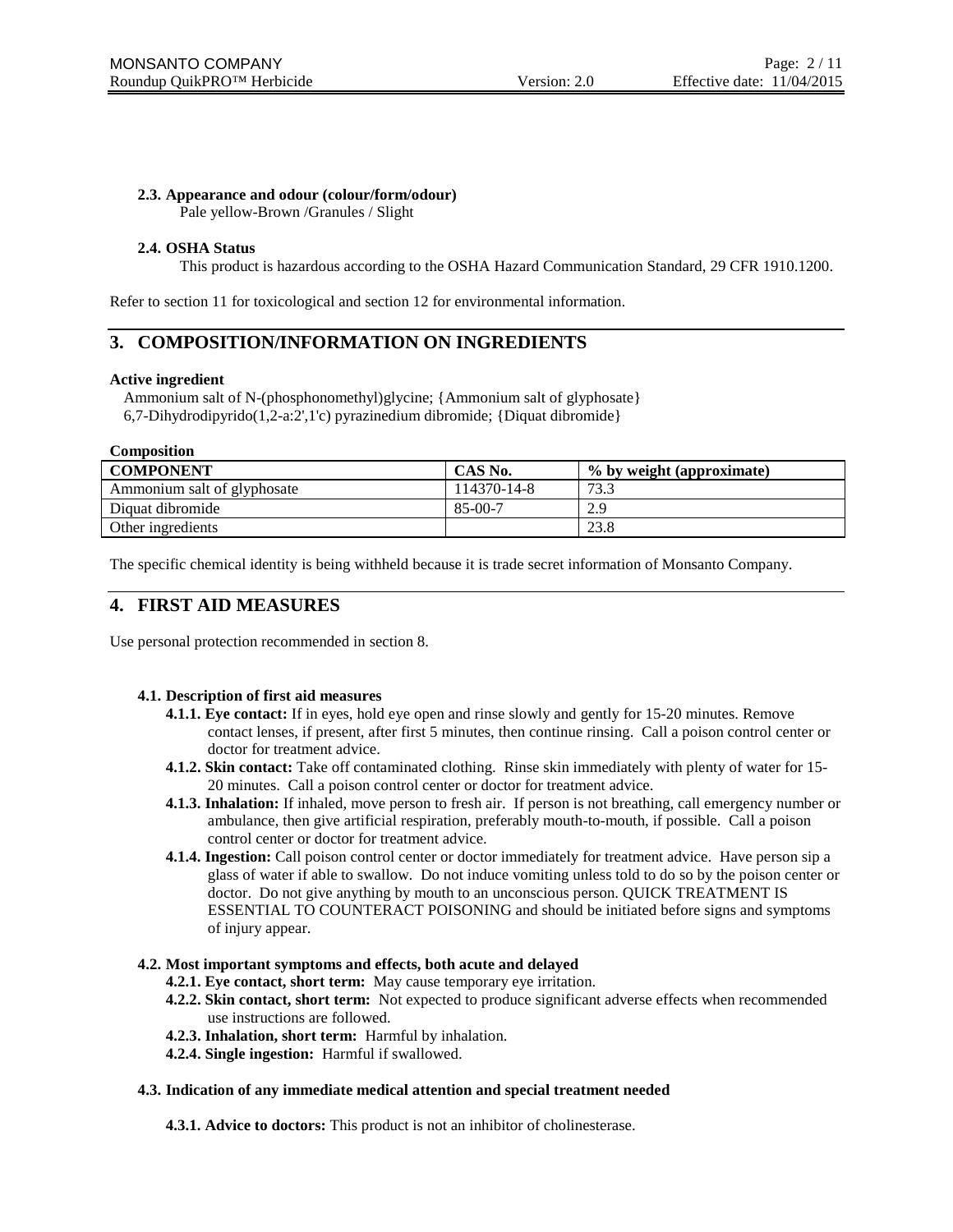**4.3.2. Antidote:** Treatment with atropine and oximes is not indicated.

# **5. FIRE-FIGHTING MEASURES**

#### **5.1. Extinguishing media**

**5.1.1. Recommended**: Water, dry chemical, foam, carbon dioxide (CO2)

### **5.2. Special hazards**

- **5.2.1. Unusual fire and explosion hazards**
	- None.

Environmental precautions: see section 6.

#### **5.2.2. Hazardous products of combustion**

Carbon monoxide (CO), nitrogen oxides (NOx), phosphorus oxides (PxOy), hydrogen bromide (HBr)

**5.3. Fire fighting equipment:** Self-contained breathing apparatus. Equipment should be thoroughly decontaminated after use.

#### **5.4. Flash point**

Does not flash.

# **6. ACCIDENTAL RELEASE MEASURES**

#### **6.1. Personal precautions**

Use personal protection recommended in section 8.

#### **6.2. Environmental precautions**

SMALL QUANTITIES: Low environmental hazard. LARGE QUANTITIES: Minimise spread. Keep out of drains, sewers, ditches and water ways.

### **6.3. Methods for cleaning up**

SMALL QUANTITIES: Flush spill area with water. LARGE QUANTITIES: Absorb in earth, sand or absorbent material. Dig up heavily contaminated soil. Collect in containers for disposal. Refer to section 7 for types of containers. Flush residues with small quantities of water. Minimise use of water to prevent environmental contamination.

Refer to section 13 for disposal of spilled material. Use handling recommendations in Section 7 and personal protection recommendations in Section 8.

# **7. HANDLING AND STORAGE**

Good industrial practice in housekeeping and personal hygiene should be followed.

### **7.1. Precautions for safe handling**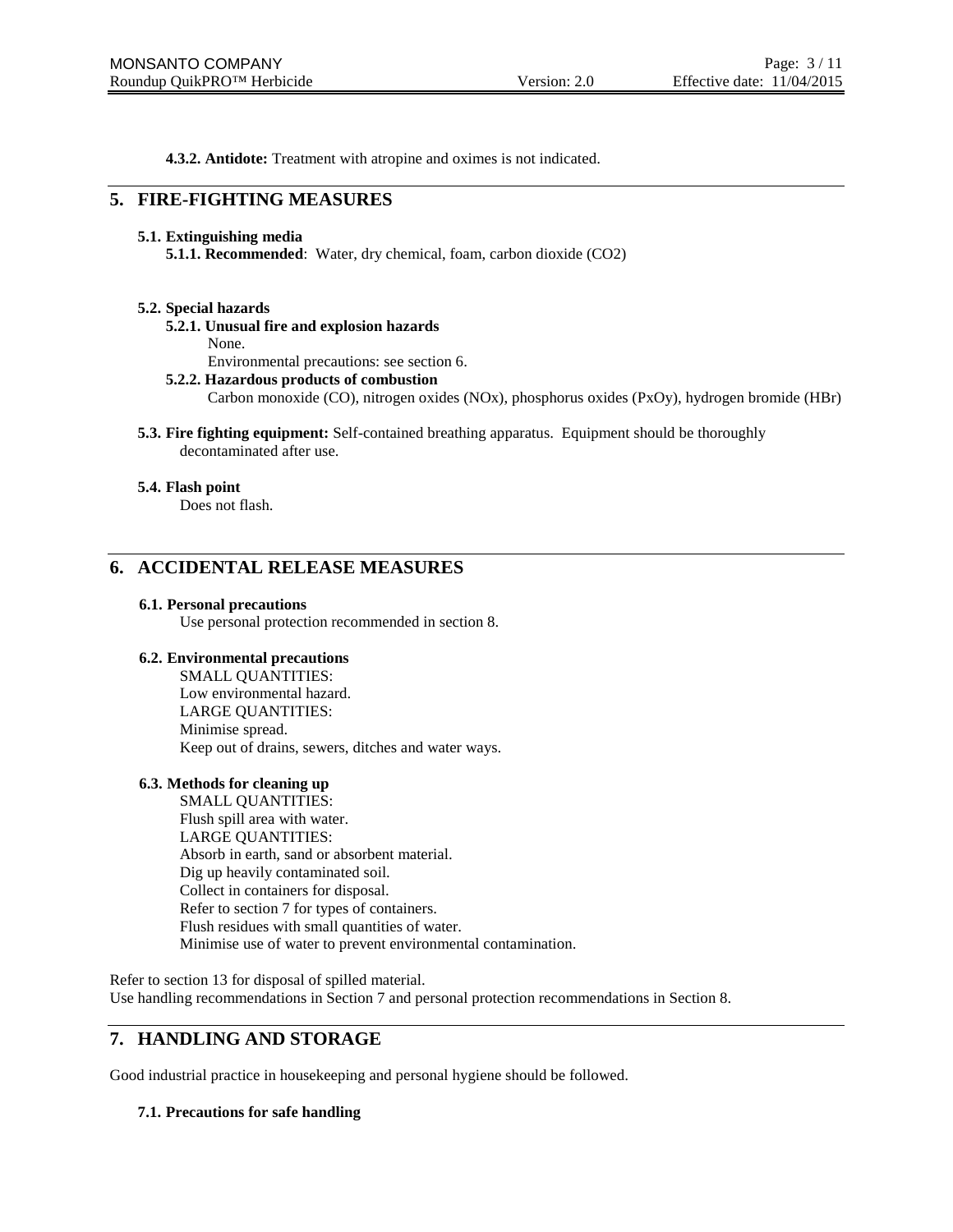Avoid breathing dust. Avoid contact with eyes, skin and clothing. Wash contaminated clothing before reuse. Wash hands thoroughly after handling or contact.

### **7.2. Conditions for safe storage**

**Compatible materials for storage**: stainless steel, fibreglass, plastic, glass lining **Incompatible materials for storage**: galvanised steel, unlined mild steel, see section 10. Keep out of reach of children. Keep away from food, drink and animal feed. Keep only in the original container.

# **8. EXPOSURE CONTROLS/PERSONAL PROTECTION**

# **8.1. Airborne exposure limits**

| one ran borne exposure minus |                                                                                                                                                                                                                                                                                                          |  |  |
|------------------------------|----------------------------------------------------------------------------------------------------------------------------------------------------------------------------------------------------------------------------------------------------------------------------------------------------------|--|--|
| <b>Components</b>            | <b>Exposure Guidelines</b>                                                                                                                                                                                                                                                                               |  |  |
| Ammonium salt of glyphosate  | No specific occupational exposure limit has been established.                                                                                                                                                                                                                                            |  |  |
| Diquat dibromide             | TLV (ACGIH): 0.5 mg/m3: inhalable fraction, skin, The exposure limit<br>indicated is for the diquat cation.<br>TLV (ACGIH): 0.1 mg/m3: respirable fraction, skin, The exposure limit<br>indicated is for the diquat cation.<br>PEL (OSHA): No specific occupational exposure limit has been established. |  |  |
| Other ingredients            | No specific occupational exposure limit has been established.                                                                                                                                                                                                                                            |  |  |

**8.2. Engineering controls:** Provide local exhaust ventilation.

### **8.3. Recommendations for personal protective equipment**

- **8.3.1. Eye protection:** If there is significant potential for contact: Wear dust goggles.
- **8.3.2. Skin protection:** No special requirement when used as recommended.
	- If repeated or prolonged contact: Wear chemical resistant gloves.
- **8.3.3. Respiratory protection:** If airborne exposure is excessive: Wear respirator. Full facepiece/hood/helmet respirator replaces need for chemical goggles.

When recommended, consult manufacturer of personal protective equipment for the appropriate type of equipment for a given application.

# **9. PHYSICAL AND CHEMICAL PROPERTIES**

These physical data are typical values based on material tested but may vary from sample to sample. Typical values should not be construed as a guaranteed analysis of any specific lot or as specifications for the product.

| Colour/colour range:                            | Pale yellow - Brown     |  |
|-------------------------------------------------|-------------------------|--|
| Odour:                                          | Slight                  |  |
| Form:                                           | Granules                |  |
| Physical form changes (melting, boiling, etc.): |                         |  |
| Melting point:                                  | No data.                |  |
| Flash point:                                    | Does not flash.         |  |
| Explosive properties:                           | No explosive properties |  |
| Auto ignition temperature:                      | No data.                |  |
| Self-accelerating decomposition                 | No data.                |  |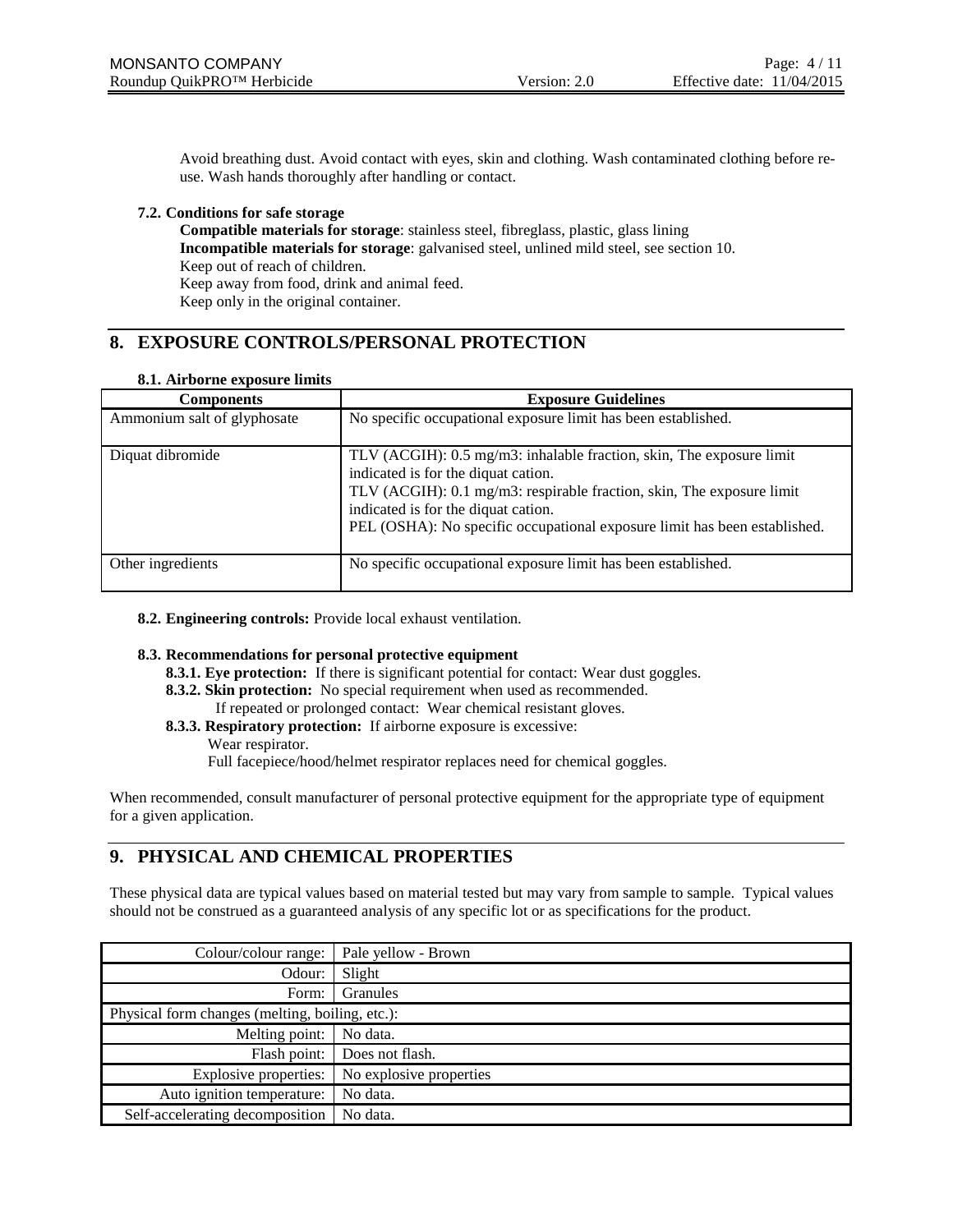| temperature (SADT):    |                                              |
|------------------------|----------------------------------------------|
| Oxidizing properties:  | none                                         |
| Specific gravity:      | No data.                                     |
| Vapour pressure:       | No significant volatility; aqueous solution. |
| Vapour density:        | Not applicable.                              |
| Evaporation rate:      | No data.                                     |
| Dynamic viscosity:     | Not applicable.                              |
| Kinematic viscosity:   | Not applicable.                              |
| Density:               | 36 lb/ft3; (loose bulk density)              |
|                        | 42.6 lb/ft3; (tapped bulk density)           |
| Solubility:            | Water: Soluble                               |
| $pH$ :                 | 3.7 10 $g/l$                                 |
| Partition coefficient: | log Pow: -3.2 @ 25 $°C$ (glyphosate)         |

# **10. STABILITY AND REACTIVITY**

#### **10.1. Reactivity**

Reacts with galvanised steel or unlined mild steel to produce hydrogen, a highly flammable gas that could explode.

# **10.2. Stability**

Stable under normal conditions of handling and storage.

#### **10.3.Possibility of hazardous reactions**

Reacts with galvanised steel or unlined mild steel to produce hydrogen, a highly flammable gas that could explode.

#### **10.4.Incompatible materials**

galvanised steel;unlined mild steel;see section 10.; Compatible materials for storage: see section 7.2.

#### **10.5.Hazardous decomposition**

Thermal decomposition: Hazardous products of combustion: see section 5.

# **11. TOXICOLOGICAL INFORMATION**

This section is intended for use by toxicologists and other health professionals.

**Likely routes of exposure:** Skin contact, eye contact, inhalation

### **Potential health effects**

**Eye contact, short term:** May cause temporary eye irritation. **Skin contact, short term:** Not expected to produce significant adverse effects when recommended use instructions are followed. **Inhalation, short term:** Harmful by inhalation. **Single ingestion:** Harmful if swallowed.

Data obtained on product and components are summarized below. **Acute oral toxicity Rat, LD50**: 4,443 mg/kg body weight Slightly toxic. **Acute dermal toxicity Rat, LD50**: > 5,000 mg/kg body weight Practically non-toxic. **Acute inhalation toxicity**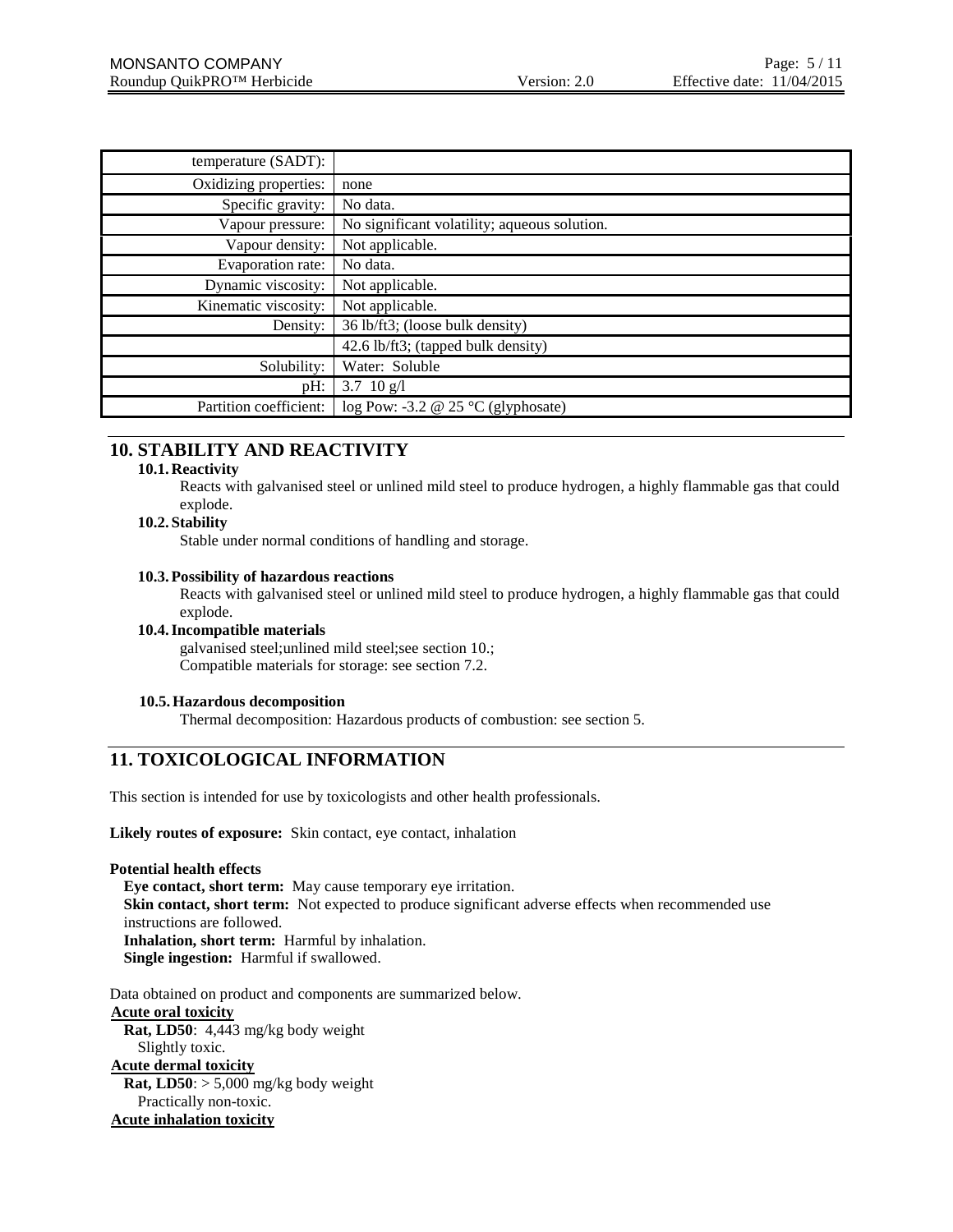**Rat, LC50, 4 hours, aerosol**: Slightly toxic. No 4-hr LC50 at the maximum achievable concentration. **Skin irritation Rabbit, 3 animals, OECD 404 test**: Days to heal: 2 Primary Irritation Index (PII): 0.5/8.0 Slight irritation. **Eye irritation Rabbit, 3 animals, OECD 405 test**: Days to heal: 3 Moderate irritation. **Skin sensitization Guinea pig, 3-induction Buehler test**: Positive incidence: 0 % Negative.

#### **N-(phosphonomethyl)glycine; { glyphosate acid}**

#### **Genotoxicity**

Not genotoxic.

#### **Carcinogenicity**

Not carcinogenic in rats or mice. Listed as Category 2A by the International Agency for Research on Cancer (IARC) but our expert opinion is that classification as a carcinogen is not warranted.

#### **Reproductive/Developmental Toxicity**

Developmental effects in rats and rabbits only in the presence of significant maternal toxicity. Reproductive effects in rats only in the presence of significant maternal toxicity.

#### **Diquat dibromide**

#### **Genotoxicity**

Not genotoxic in vivo.

#### **Carcinogenicity**

Not carcinogenic in rats or mice.

#### **Reproductive/Developmental Toxicity**

Reproductive effects in rats only in the presence of maternal toxicity. Developmental effects in rats, rabbits, and mice only in the presence of maternal toxicity.

#### **Surfactant**

**Genotoxicity**

Not genotoxic.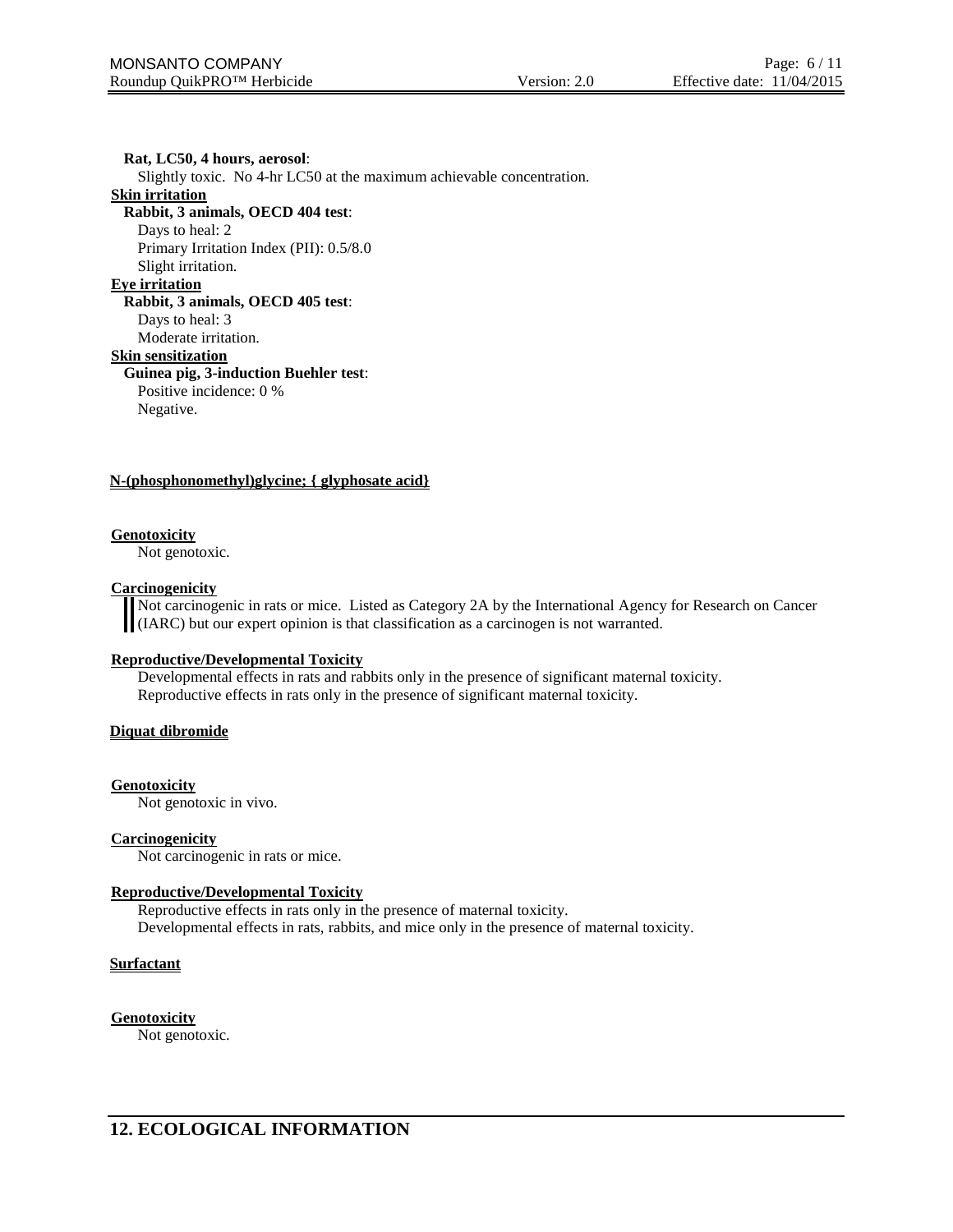This section is intended for use by ecotoxicologists and other environmental specialists.

Data obtained on similar products and on components are summarized below.

# **Similar glyphosate formulation**

# **Aquatic toxicity, fish**

**Rainbow trout (Oncorhynchus mykiss):** Acute toxicity, 96 hours, static, LC50: 5.4 mg/L Moderately toxic.

**Aquatic toxicity, invertebrates**

# **Water flea (Daphnia magna):**

Acute toxicity, 48 hours, static, EC50: 11 mg/L

Slightly toxic.

# **Arthropod toxicity**

**Honey bee (Apis mellifera):**

Oral/contact, 48 hours,  $LD50$ :  $> 100 \mu g/$ bee Practically non-toxic.

#### **Isopropylamine salt of glyphosate (62%)**

Data obtained on product and components are summarized below.

#### **Aquatic toxicity, algae/aquatic plants**

**Green algae (Scenedesmus subspicatus):** Acute toxicity, 72 hours, static, EbC50 (biomass): 72.9 mg/L Slightly toxic.

**Green algae (Scenedesmus subspicatus):** Acute toxicity, 72 hours, static, NOEC (growth rate): 26.4 mg/L

### **Diquat dibromide**

**Aquatic toxicity, fish Bluegill sunfish (Lepomis macrochirus):** Acute toxicity, 72 hours, static, LC50: 12.1 - 21.5 mg/L **Rainbow trout (Oncorhynchus mykiss):** Acute toxicity, 96 hours, static, LC50: 14.8 mg/L Slightly toxic. **Aquatic toxicity, invertebrates Water flea (Daphnia magna):** Acute toxicity, 48 hours, static, EC50: 0.77 - 1.19 mg/L Highly toxic. **Aquatic toxicity, algae/aquatic plants Green algae (Selenastrum capricornutum):** Acute toxicity, 96 hours, static, EC50: 0.0094 mg/L Very highly toxic. **Avian toxicity Bobwhite quail (Colinus virginianus):** Dietary toxicity, 5 days, LC50: 575 mg/kg diet Moderately toxic. **Mallard duck (Anas platyrhynchos):** Dietary toxicity, 5 days, LC50: > 980 mg/kg diet **Mallard duck (Anas platyrhynchos):** Acute oral toxicity, single dose, LD50: 60.6 - 89.6 mg/kg body weight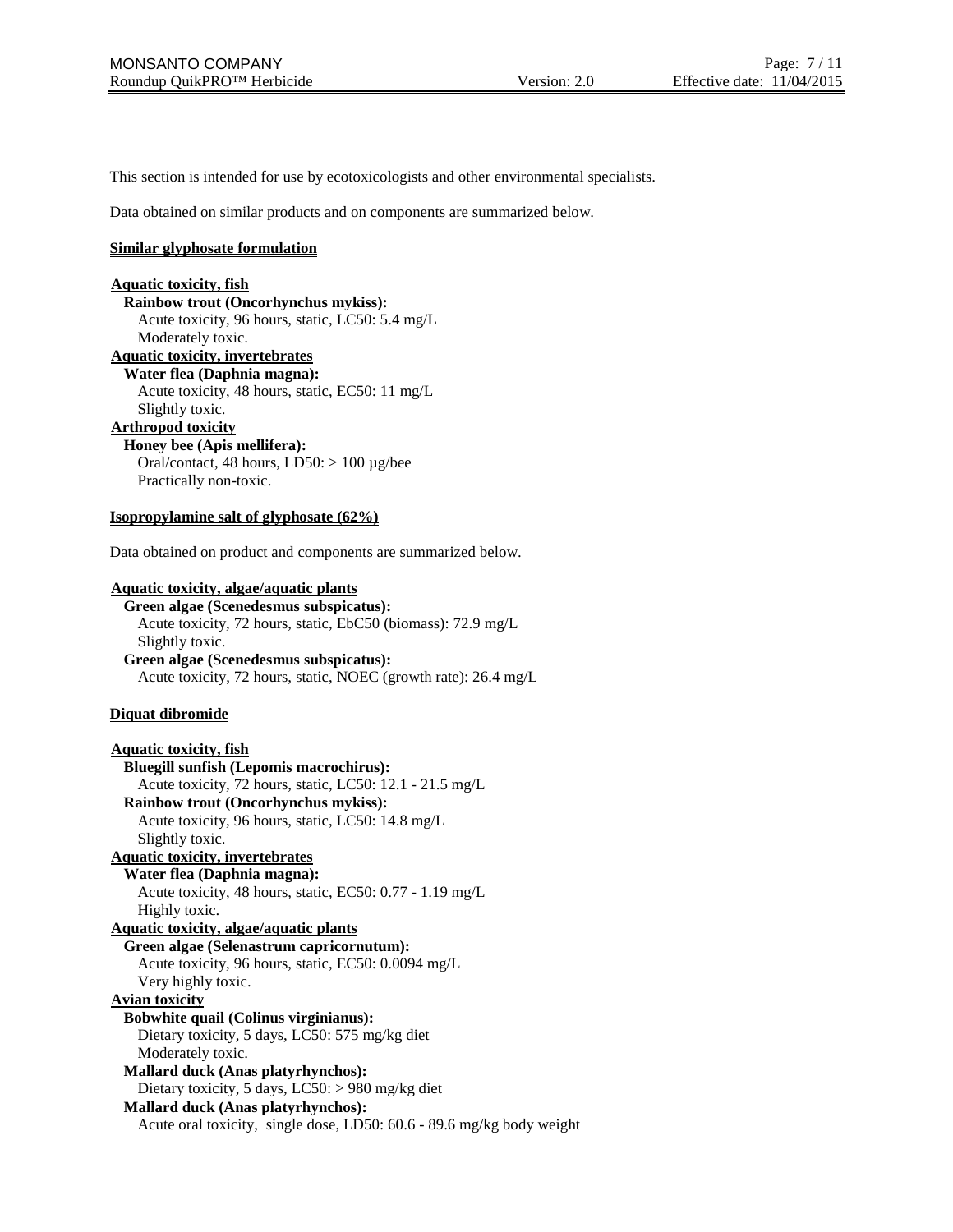Moderately toxic.

# **Bioaccumulation**

#### **Bluegill sunfish (Lepomis macrochirus):**

Edible portion:  $BCF: < 1$ 

No significant bioaccumulation. Rapid depuration after end of exposure.

### **Dissipation**

**Water/sediment, field:** Half life: 1 - 2 days Rapid removal by adsorption to sediments.

#### **N-(phosphonomethyl)glycine { glyphosate}**

#### **Bioaccumulation**

# **Bluegill sunfish (Lepomis macrochirus):**

Whole fish: BCF: < 1 No significant bioaccumulation is expected.

# **Dissipation**

**Soil, field:** Half life: 2 - 174 days Koc: 884 - 60,000 L/kg Adsorbs strongly to soil.

#### **Water, aerobic:**

Half life: < 7 days

### **13. DISPOSAL CONSIDERATIONS**

#### **13.1.Waste treatment methods**

#### **13.1.1. Product**

Keep out of drains, sewers, ditches and water ways. Recycle if appropriate facilities/equipment available. Burn in proper incinerator. Follow all local/regional/national/international regulations.

#### **13.1.2. Container**

See the individual container label for disposal information. Emptied packages retain product residue and dust. Observe all labeled safeguards until container is cleaned, reconditioned or destroyed. Empty packaging completely. Store for collection by approved waste disposal service. Ensure packaging cannot be reused. Do NOT re-use containers. Recycle if appropriate facilities/equipment available. Bury in approved landfill. Follow all local/regional/national/international regulations.

Use handling recommendations in Section 7 and personal protection recommendations in Section 8.

# **14. TRANSPORT INFORMATION**

The data provided in this section is for information only. Please apply the appropriate regulations to properly classify your shipment for transportation.

#### **14.1. US Dept. of Transportation (DOT) Hazardous Materials Regulations (49 CFR Parts 105-180)**

| UN No.               | UN3077                                      |
|----------------------|---------------------------------------------|
| Proper Shipping Name | ENVIRONMENTALLY HAZARDOUS SUBSTANCE, SOLID, |
| (Technical Name if   | N.O.S. (diquat dibromide)                   |
| required):           |                                             |
| Class:               |                                             |
| Packing Group:       | Ш                                           |

#### **14.1.1. Note**

Applies ONLY to packages which contain an RQ.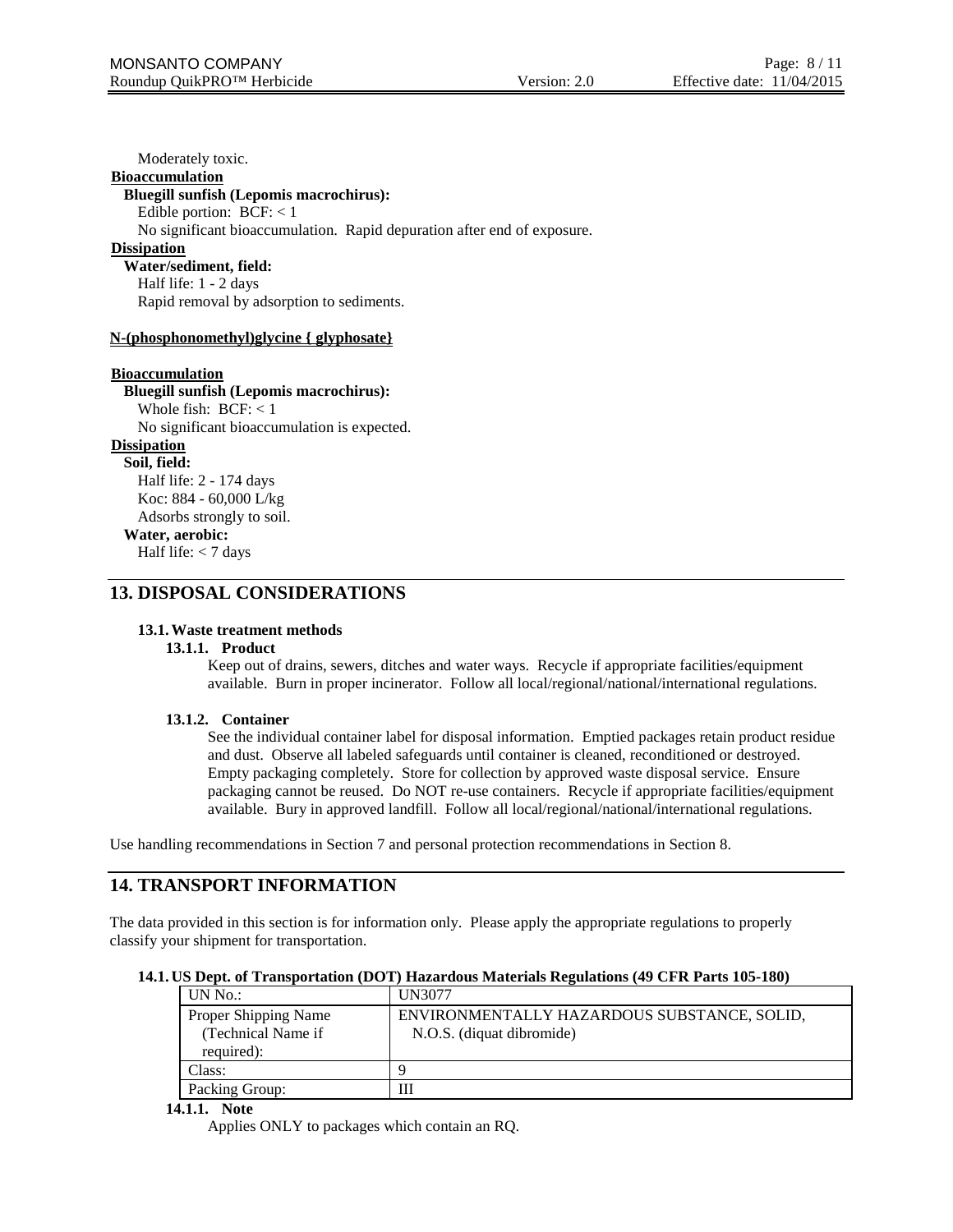#### **14.1.2. US DOT Reportable quantity**

| <b>RO</b><br>Component | м       | Minimum package size containing RQ |  |
|------------------------|---------|------------------------------------|--|
| diquat                 | .000 lb | : 483<br>-lb<br>៶∠⊥                |  |

#### **14.2.IMDG Code**

| UN No.:                                                  | <b>UN3077</b>                                                                              |
|----------------------------------------------------------|--------------------------------------------------------------------------------------------|
| Proper Shipping Name<br>(Technical Name if<br>required): | ENVIRONMENTALLY HAZARDOUS SUBSTANCE, SOLID,<br>N.O.S., LIMITED QUANTITY (diquat dibromide) |
| Class:                                                   |                                                                                            |
| Packing Group:                                           | Ш                                                                                          |

# **14.3.IATA/ICAO**

| UN No.:                                                      | <b>UN3077</b>                                                              |
|--------------------------------------------------------------|----------------------------------------------------------------------------|
| <b>Proper Shipping Name</b><br>(Technical Name if required): | ENVIRONMENTALLY HAZARDOUS SUBSTANCE, SOLID,<br>N.O.S., LIMITED QUANTITY () |
| Class:                                                       |                                                                            |
| Packing Group:                                               |                                                                            |

# **15. REGULATORY INFORMATION**

#### **15.1.Environmental Protection Agency**

**15.1.1. TSCA Inventory**

Exempt

### **15.1.2. SARA Title III Rules**

Section 311/312 Hazard Categories: Immediate Section 302 Extremely Hazardous Substances: Not applicable. Section 313 Toxic Chemical(s): Not applicable.

#### **15.1.3. CERCLA Reportable quantity**

| $\mathbf{r}$<br><b>\omponent</b><br>v. | RC        | R <sub>O</sub><br><b>Minimum package size containing i</b> |  |
|----------------------------------------|-----------|------------------------------------------------------------|--|
| diquat                                 | $.000$ lb | 183 lb<br>34.48                                            |  |

Release of more than any reportable quantity to the environment in a 24 hour period requires notification to the National Response Center (800-424-8802 or 202-426-2675).

#### **15.1.4. Federal Insecticide, Fungicide, Rodenticide Act (FIFRA)**

This chemical is a pesticide product regulated by the United States Environmental Protection Agency and is subject to certain labeling requirements under federal pesticide law. These requirements differ from the classification criteria and hazard information required for safety data sheets (SDS), and for workplace labels of non-pesticide chemicals. The hazard information required on the pesticide label is reproduced below. The pesticide label also includes other important information, including directions for use.

CAUTION! HARMFUL IF SWALLOWED, HARMFUL IF INHALED, CAUSES MODERATE EYE IRRITATION

Acute oral toxicity: FIFRA category III.